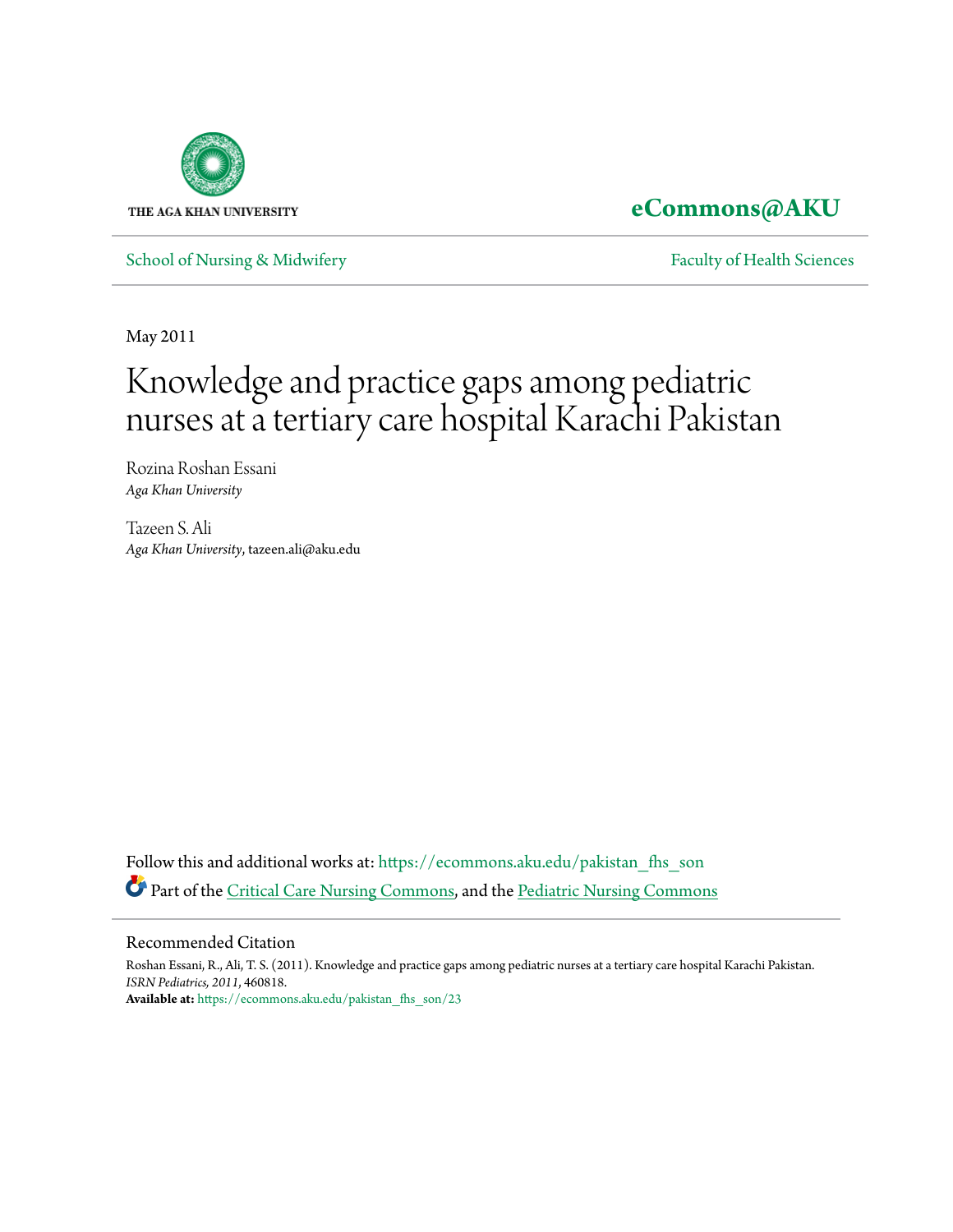### *Research Article*

### **Knowledge and Practice Gaps among Pediatric Nurses at a Tertiary Care Hospital Karachi Pakistan**

#### **Rozina Roshan Essani1, 2 and Tazeen Saeed Ali1, 3**

*<sup>1</sup> School of Nursing, Aga Khan University, Karachi, Pakistan*

*2Nursing Practice, Division of Nursing Services, Aga Khan University Hospital, Karachi, Pakistan*

*3Division of Global Health (IHCAR), Department of Public Health Sciences, Karolinska Institutet, Stockholm, Sweden*

Correspondence should be addressed to Rozina Roshan Essani, rozina.roshan@aku.edu

Received 12 January 2011; Accepted 24 February 2011

Academic Editors: C. D. Berkowitz and J. Gonzalez de Dios

Copyright © 2011 R. Roshan Essani and T. S. Ali. This is an open access article distributed under the Creative Commons Attribution License, which permits unrestricted use, distribution, and reproduction in any medium, provided the original work is properly cited.

The advancement in medical science has created health care environments that require nursing professionals who posses specialized clinical knowledge and skills to provide care and deal with critically and acutely ill children. This study explored gaps between knowledge and practice as perceived by the registered nurses of pediatric units by further recommending the changes suggested by them. A descriptive exploratory study design under the quantitative research methodology was utilized using universal sampling of all pediatric nurses working at a tertiary care hospital in Karachi, Pakistan. The gaps between knowledge and practice, as perceived by the participants, were categorized into five major categories: (1) medication (34%), (2) skills (28.3%), (3) knowledge (13.36%), (4) handling of code blue and intubations (12.6%), and (5) operating medical devices (11.58%). As a result, anxiety and incompetency were notably seen in the participants which had great amount of impact on the level of care provided to the patients. The implications of the findings for quality patient care were also analyzed.

### **1. Introduction**

Pediatric nurses have challenging role in providing nursing care for the age range from infant till toddler, which requires developmental appropriate care and diligence in assessment of patient and parental concerns [1]. The professional practice of nursing within the pediatric environment can be both rewarding and challenging. Pediatric nurses' activities are complicated and require constant vigilance in providing quality care to the patient. The nurses get limited time to upgrade their knowledge and skills with current advancement in technology. This results in possible gap in the integration of knowledge into practice, whereby they are expected by parents and physicians to be rationalists, knowledgeable, and collaborative on daily basis.

The literature showing the theory-practice gap in nursing is one of the major challenges, which includes the discrepancy between teaching of theory and clinical practice, when theory should be integrated into practice to reduce the gap in between. Many initiatives have been taken to bridge theory—practice gap; the changes in education are redefining the role of the nurse teachers [2].

Nursing education, both initial and ongoing must be counterpart with contemporary practices. Nursing students should be able to have enough learning experience from both clinical and theoretical perspective. The nurse teacher should have the expertise in theory as well as in practice (Quinn, as cited by [3]). Nurse teachers should have pediatric expertise in theory as well as in practice pertaining to specific skills and knowledge required for providing quality patient care particularly in pediatric settings [4].

Further, the literature is consistent in stating that gaps exist between knowledge and practice among both educators and nursing service administrators. This gap should be addressed in order to accomplish quality care by recommending and taking consequent actions for the patient care.

This study has allowed the registered nurses, who have undergone 3-4 years of formal nursing education and regular continuing education, to explore and possibly recommend implications that could be implemented to bridge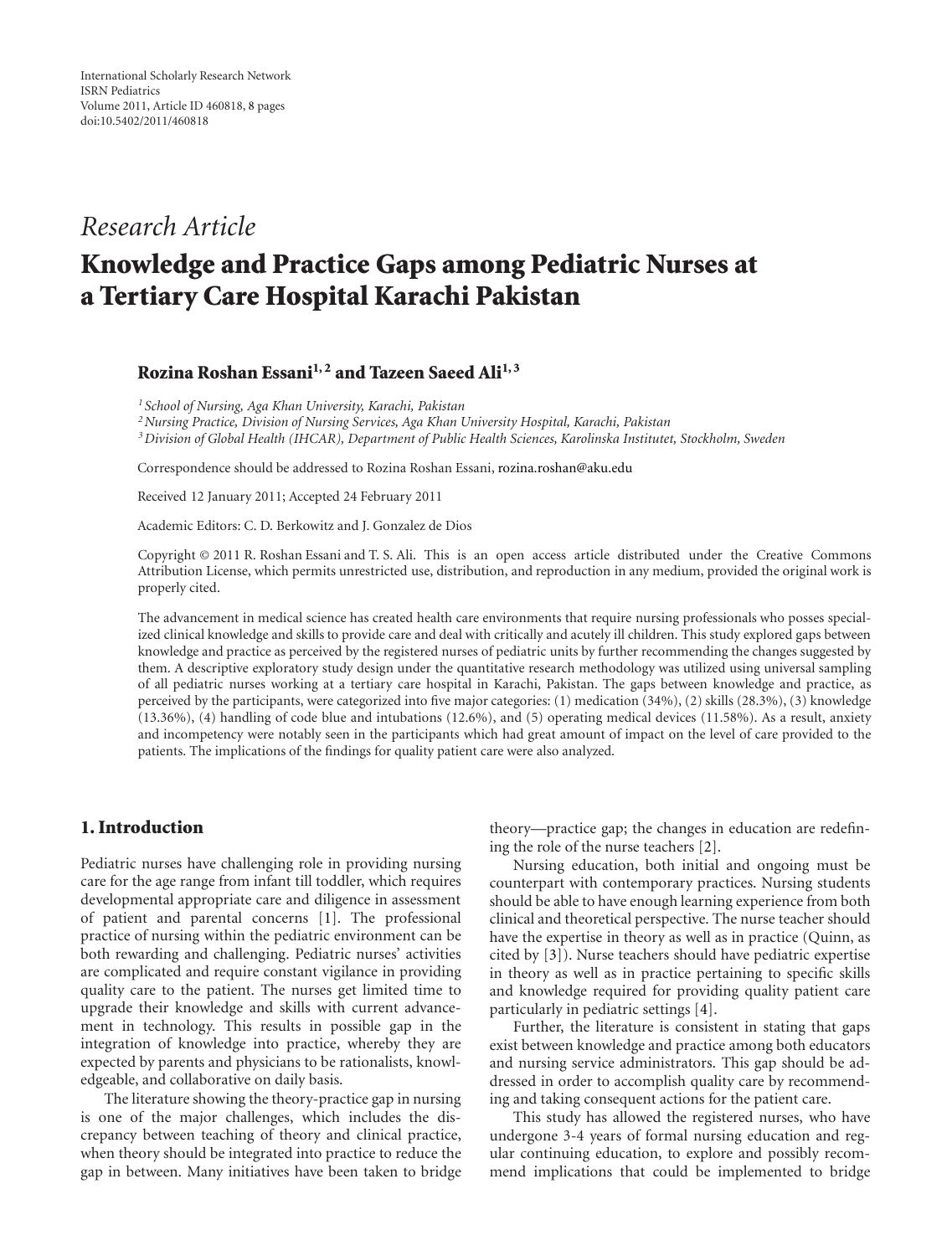the identified gap between theory and practice and between educators and nurses administrators. As per our knowledge, this study is the first of its kind in Pakistan. The purpose of the study was to identify the knowledge and practice gap and recommendations suggested by participants to improve the quality of care of the pediatric patients.

#### **2. Methodology**

*2.1. Setting.* The study setting was a tertiary hospital which is located on an 84-acre campus in Karachi, Pakistan. It is comprised of a medical college and a school of nursing, both of which are located at their principal teaching and clinical training site, and its hospital. The hospital has 550 beds in operation, which is equipped to handle medical (including cardiac), surgical, obstetric and, gynecologic, pediatric, and psychiatric patients.

*2.2. Study Design.* This study has been done utilizing the quantitative descriptive study design to identify the knowledge practice gap as perceived by the registered nurses in pediatric units, in Karachi, Pakistan.

*2.3. Sampling Technique and Sample Size.* All nurses involved in pediatric care for more than six months at the time of data gathering in tertiary care hospital were enrolled. This followed the universal sampling strategy. Among total 45 nurses, only 40 who consented to participate in the study were included.

*2.4. Data Collection.* A questionnaire was developed after extensive literature review which went through content and face validity. This validity was done by two faculty members teaching pediatric nursing and one clinical nurse instructor from the hospital setting. Later with the final questionnaire, a pilot testing was also done at Neonatal Intensive Care Unit (NICU)*.* Pilot testing was done to examine the utility of the interview that might be encountered with the use of the tool. Furthermore, it provided a preview of how well the participants understood the issues. After the pilot testing, appropriate revisions on the tool/questioning techniques were done from the similar tertiary care hospital from five nurses. The questionnaire included the variables in five major areas: medications, skills/practice, knowledge, code blue/crash handling, knowledge and practice, and ability to operate complex medical devices. Each area was subdivided in most frequently identified gaps related to knowledge and practice in each category, for example, *medication* included drug calculation, drug dilution, drug compatibility, and pharmacology. *Skills/practice* included pediatric cannulation, catheterizion, nasogastric/oral tube insertion, and suctioning. *Knowledge* included updated knowledge regarding health assessment, disease process, and management and interpretation of lab/diagnostic test results. *Code blue/crash handling* included inadequacy in knowledge and practice in handling intubation and cardiac/respiratory emergencies. *Ability to operate medical devices* included knowledge and practice related to the complex equipment they were using for the care of children, for example, syringe pumps, IVACs, cardiac monitor, and dynamap.

*2.5. Ethical Consideration.* Permission to conduct this study was obtained from the investigator's thesis committee, the ethical review committee of the university, and the director of nursing services of the hospital. Written informed consent was obtained from the participants, and confidentiality of responses to both the questionnaire and personal data sheet was assured. The participants were provided essential information for informed consent, and their signatures were taken on the consent form. All efforts were carried out to maintain confidentiality and anonymity of the participants. The participants' names were not indicated on the demographic sheets, thus allowing participants to be anonymous. The participants were informed of the right to withdraw from the study at any time and that there would be no potential physical, economical, or legal harm to the participants. All data of the study were kept in locked cabinets. An informed consent was developed in English and was not translated in to Urdu as the participants were all registered nurses and could understand English fully well. It was explained to them that although there would be no personal benefits to the participants, the findings of the study would serve to provide a collective benefit to the nursing profession.

*2.6. Data Analysis.* Data were double-entered and validated before final analysis. The SPSS software (version 14) was used for analyzing the data. Frequencies were calculated for medication, skills/practice, knowledge, code blue/crash handling, and ability to operate medical devices. Descriptive statistics were used to group the data in ways to make it easier to understand. Frequencies and percentages among the knowledge and practice gap identified by the respondents were categorized to identify the most and least frequent.

#### **3. Results**

Out of total 45 nurses, 40 pediatric nurses consented to participate, showing the response rate of 88.8%. The nurses who participated were mainly from pediatric general wards (60%), followed by emergency and private wings (12.5%), pediatric ICU (10%), and consulting clinic (2.5%) see Table 1. Among the participating nurses, majority (87.5%) were between 20 and 30 years of age. The greater part (85%) was females, and males were 15%. Most of them (72.5%) were single/never married. 55% had diploma in general nursing, 35% had a diploma in nursing as well as in midwifery, and only 10% had, BS degree in nursing. Of the participating nurses, only 55% had their 12-year intermediate, 27.5% did 10 years matriculation, and only 17.5% attained graduate degree in their secular education. Overall, 97.5% were working as full time pediatric nurses and only 2.5% part time. Mean years of experience was 2.6 as pediatric nurse and 2.9 as a nurse. 77.5% of the nurses had experience of only 6 months to 2 years of working as pediatric nurse and 57.5% as nurse. Demographic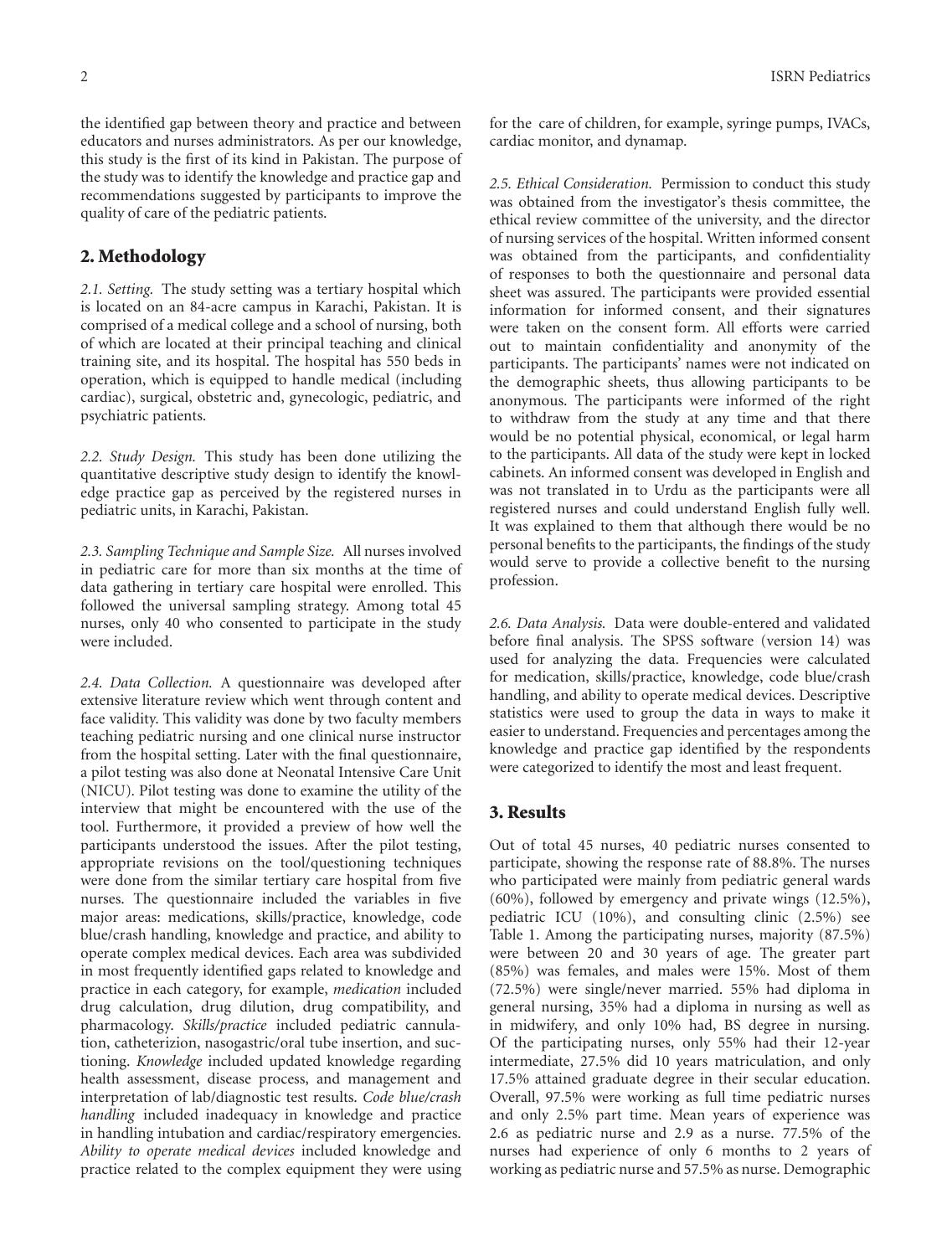#### ISRN Pediatrics 3

| Sr.<br>no | Units                       | Number of RNs in<br>each ward | % Taken from each<br>ward | Number of sample<br>from each ward | % of participants selected<br>from each ward |
|-----------|-----------------------------|-------------------------------|---------------------------|------------------------------------|----------------------------------------------|
|           | Pediatrics A                | 21                            | 90.4                      | 19                                 | 47.5                                         |
| (2)       | Pediatrics B                | 05                            | 100                       | 05                                 | 12.5                                         |
| (3)       | Pediatric ICU               | 12                            | 33.3                      | 04                                 | 10                                           |
| (4)       | Emergency room              | 30                            | 16.6                      | 05                                 | 12.5                                         |
| (5)       | Private wing II             | 18                            | 27.7                      | 05                                 | 12.5                                         |
| (6)       | Pediatric consulting clinic |                               | 100                       |                                    | 2.5                                          |
|           | Community health centre     |                               | 100                       |                                    | 2.5                                          |
|           | Total                       | 88                            | 45.4                      | 40                                 | 100                                          |

TABLE 1: Number of registered nurses selected from the different wards  $(n = 40)$ .

characteristics of all the study participants are described in Table 2.

All the participants perceived gaps in the five major areas and had multiple responses which added up to 449 responses in total; further breakdown of this responses is summarized in Table 3 and narrated below.

*3.1. Medications.* Out of total responses, 153 responses were related to *medications* (*<sup>n</sup>* <sup>=</sup> 153, 34%) which were related to medication practice, administration, dilution, dosage calculation, knowledge about the compatibility of drugs, and pharmacology. Almost all the participants verbalized that on day one in pediatric wards, they had heard names of some solutions for the first time as many pediatric calculations like cc/kg/hour were not discussed during their education, which is important with respect to the pediatric population. The participants felt that they were inadequate in this area and did not have any information on the list of intravenous drugs that could be given direct push, the drugs used in emergency situations, dilutions, and compatibility in pediatric patients.

*3.2. Skills.* There were 127 responses related to *skills* (*<sup>n</sup>* <sup>=</sup> 127, 28.3%); skills referred to the psychomotor abilities necessary for a nurse to work efficiently and provide high-quality care to the patients. The skills emphasized by the participants as gaps particularly in pediatric setting include cannulation, catheterization, suctioning, nasogastric, and oral gastric tube insertion; they were not aware about the sizes of BP cuffs, catheters, nasogastric tubes used for different age/weight, and developmental stagewise. They shared that although they were comfortable doing neurological assessment in adults they were not able to do so when it comes to children. As a result, they have to use trial and error in procuring the cannulas and catheters for use and thus were not able to provide quality care to their patients.

*3.3. Knowledge.* There were 60 responses related to *knowledge*  $(n = 60, 13.36\%)$ ; these included knowledge about health assessment, disease process, signs and symptoms, management and interpretation of lab results, the diagnostic test results, and preoperative and postoperative care/education particularly in pediatric setting. They found it difficult to relate the signs and symptoms with the diagnosis for

pediatric-related diseases and conditions. They shared that the pediatric rotations were only for 6 weeks and thus care of pediatric patients were not adequately covered in the course content; hence, caring for these patients in actual practice was difficult for them. They felt that due to this they were not able to explain/provide teaching to the child and parents which created anxieties among the graduates.

*3.4. Crash/Code Blue Handling and Intubation.* There were 57 responses related to *crash/code blue handling and intubation* ( $n = 57, 12.6\%$ ). The respondents verbalized that they could not handle cardiac arrest and felt that they had inadequate knowledge and skills to handle any code blue/intubation. They shared that they are never taught how to secure endotracheal tube when the intubation is done by the anesthesiologist. Thus they never came forward in emergency situation and forwarded the task to their seniors, and they eventually are not able to gain any exposure for this type of scenario. In a way, they hide their inadequacies and are not able to provide quality care to their patients.

*3.5. Inability to Operate Medical Devices.* There were 52 responses related to *inability to operate medical devices* (*<sup>n</sup>* <sup>=</sup> 52, 11.58%) during the professional job life, which included operating advanced technologies at the bedside which are very important for the care of patients. Among the commonly used machinery at the patients' bedside which nurses felt uncomfortable using or manipulating particularly in the pediatric units were cardiac monitor, defibrillator, phototherapy, incubator, space lab, ECG machine, syringe pump, IVAC, and IMED which regulate the flow rate of the drugs. This makes nurses feel helpless and incompetent in front of the patients and the family members and thus compromise quality patient care.

#### **4. Discussion**

The study discovered five major gaps among the pediatric nurses, which were related to medications, skills, knowledge handling emergency situations, that is, crash/code blue handling, and operating medical devices. Gaps related to medication remain the most frequently identified gaps; our study participants were younger (mean age 25.9 years) and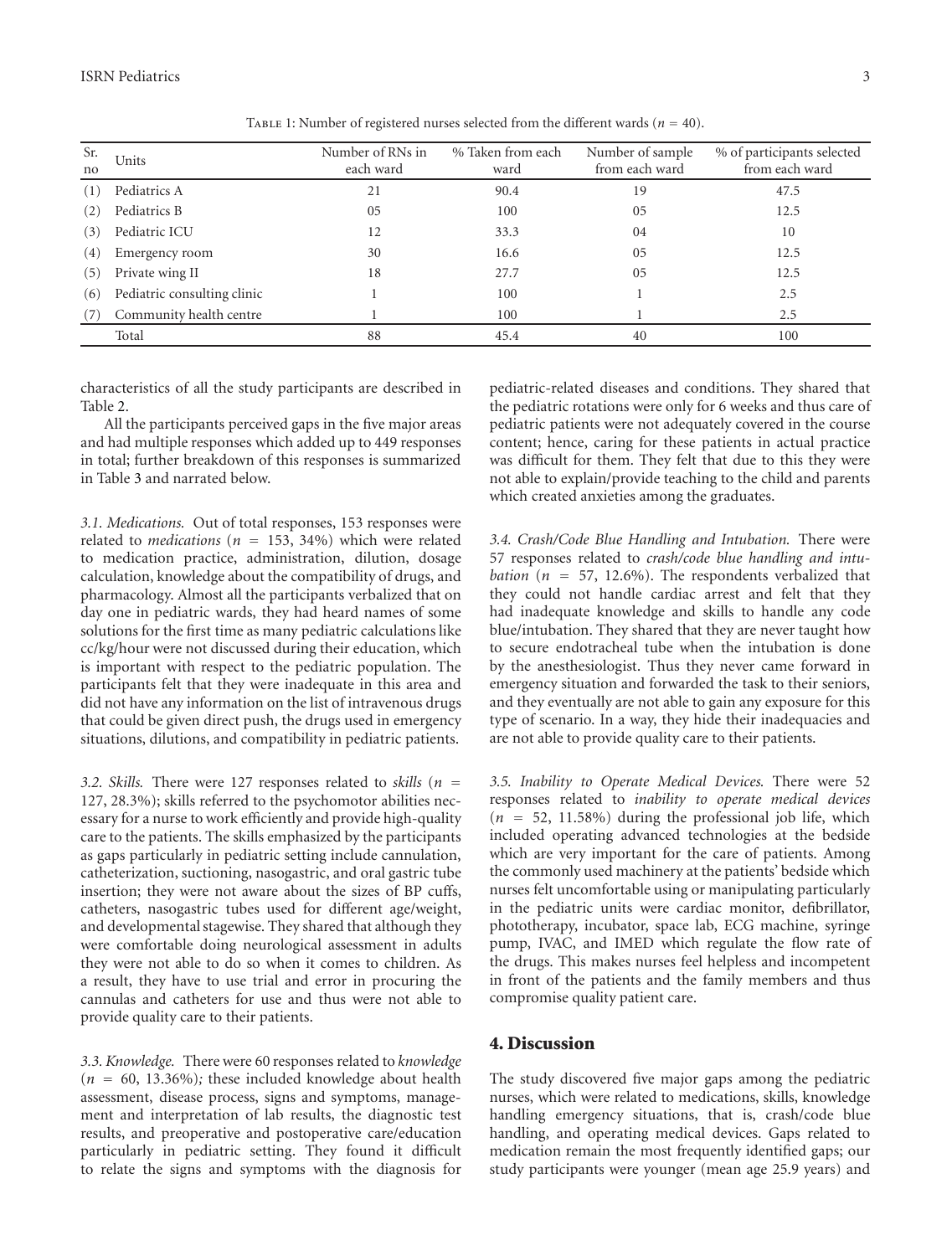Table 2: Demographic description of samples (*<sup>n</sup>* <sup>=</sup> 40)*.*

|                                        | Frequency | $\%$         |
|----------------------------------------|-----------|--------------|
| Age                                    |           |              |
| $20 - 30$ years                        | 35        | 87.5         |
| $31 - 40$ years                        | 04        | 10           |
| 40 and above                           | 01        | 2.5          |
| Mean age 25.9 years                    |           |              |
| Gender                                 |           |              |
| Female                                 | 34        | 85           |
| Male                                   | 06        | 15           |
| Years of graduation                    |           |              |
| 1986-1990                              | 01        | 2.5          |
| 1990-1995                              | 02        | 5            |
| 1996-2000                              | 03        | 7.5          |
| 2001-2005                              | 34        | 85           |
| Years of experience as nurse           |           |              |
| 6 months–2 years                       | 23        | 57.5         |
| 2-4 years                              | 12        | 30           |
| 4–6 years                              | 02        | 5            |
| 6-8 years                              | 00        | $\mathbf{0}$ |
| 8-10 years                             | 03        | 7.5          |
| Mean years of experience 2.9 years     |           |              |
| Years of experience as pediatric nurse |           |              |
| 6 months-2 year                        | 31        | 77.5         |
| 2-4 years                              | 03        | 7.5          |
| 4-6 years                              | 04        | 10           |
| 6-8 years                              | 00        | 00           |
| $8-10$ years                           | 02        | 5            |
| Mean years of experience 2. 6 years    |           |              |
| Marital status                         |           |              |
| Married                                | 11        | 27.5         |
| Single                                 | 29        | 72.5         |
| Organizational graduated from          |           |              |
| <b>AKUSON</b>                          | 28        | 70           |
| Non-AKUSON                             | 12        | 30           |
| Professional qualification             |           |              |
| Diploma in nursing                     | 22        | 55           |
| <b>BSN</b>                             | 04        | 10           |
| Diploma in nursing and midwifery       | 14        | 35           |
| Academic qualification                 |           |              |
| Matriculate                            | 11        | 27.5         |
| Intermediate                           | 22        | 55           |
| Graduation                             | 07        | 17.5         |
| Employment                             |           |              |
| Full time                              | 39        | 97.5         |
| Part time                              | 01        | 2.5          |

had experience as pediatric nurse of 6 months to 2 years, which could be the reason that medications category came out to be the major gap because dosages, and dilutions as a course taken in basic nursing education only carries 4 credit hours for pharmacology and only 2 credits for mathematics throughout the 3-year diploma program and the 4 year-BSN program. Nobody can deny the fact that understanding of pharmacology and its application to patient care is an integral part of pre-and postregistration nursing education, with the current trend towards extending nurse prescribing. [5]. Nurse's roles which were identified as requiring pharmacology knowledge included drug administration, patient assessment, prescribing by nurses, and patient medication education. King's [6] study findings revealed a limited understanding of the subject and dissatisfaction with the teaching method of pharmacology. The authors have suggested that there is a theory-practice gap in this area of curriculum. Literature [7] revealed higher proportion of medication errors in pediatric (67%) as compared to adult nurses (56%). The medication error rates per 1,000 patient-days computed from actual occurrence reports were also higher in pediatrics as compared to adult units. Prot et al.'s [8] study in a pediatric teaching hospital reported (27%) errors related to timings, routes, dosages, unordered drugs, and so forth.

There are some standard skills of knowledge and attitudes that are expected from the pediatric nurses to provide high-quality care to the patients and their families. As a pediatric nurse, there is a wide range of knowledge required to cover child care specialty. Pediatric nurses are now expected to possess skills as well as knowledge in areas related to child development and understanding of disease processes. The lack of information may as a result produce stress in nurses and thus impact on the quality of care in a variety of ways like feelings of depression, psychological distress, burden of not knowing things, and feelings of being pressurized. A study done by Hemani [9] in Pakistan emphasized that due to nurse's lack of technical and professional knowledge, doctors treated them as their handmaidens rather than as their colleagues. She professed that the only answer to this was self-improvement which would bring self-respect and self-confidence and enable the nurses to prove their worth.

The result of this study also highlighted that there were also gaps related to psychomotor skills, clinical knowledge that nurses perform in pediatric settings including the skills which are very crucial for patient care. Suleiman [10] highlights that nurses stated that very little time is given to the student nurse for their clinical practice in their student life to provide quality care to patients when they step in their professional life. A study concluded [11] that nursing students must be adequately prepared to carry out clinical skills competently and efficiently and educators and practitioners must display the knowledge and skills required to promote theory-practice integration to enhance nursing education, which in turn will optimize high standards of patient care. The participants also recommended increasing the number of clinical hours to sharpen and brighten their hands on skills specifically related to pediatric population. Martin and Mitchell [12] asserted that the level of clinical exposure afforded to nursing students during rotations is considered typically limited by the participants because of which they lack clinical expertise. They recommend that it is necessary to supplement curriculum with additional clinical experience. They feel that credit hours should be increased and the curriculum should be more focused for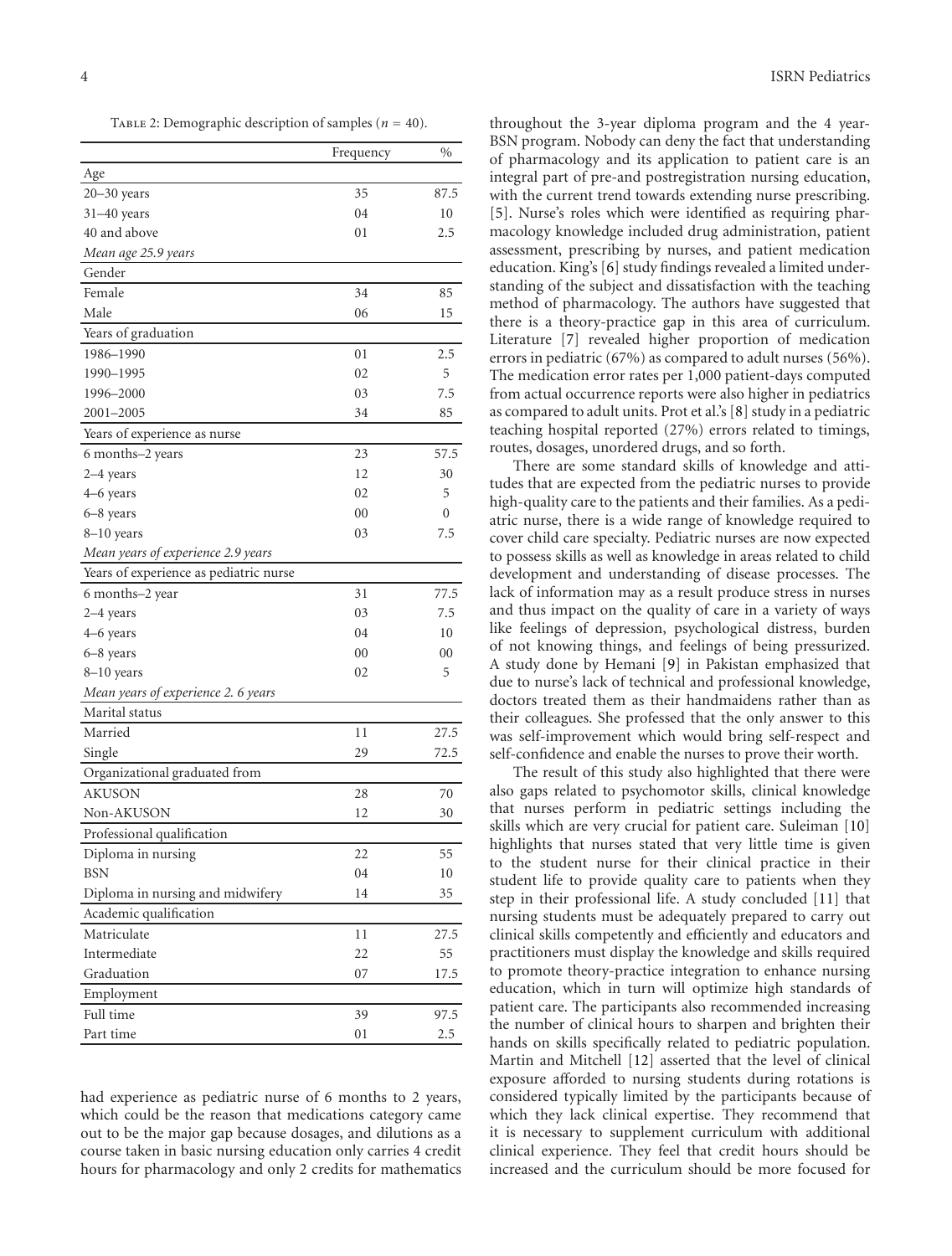TABLE 3: Total reponses = 449.

| Major gaps                                                                                                                                      | No. of<br>Reponses | Subcategory %   | Overall category % |
|-------------------------------------------------------------------------------------------------------------------------------------------------|--------------------|-----------------|--------------------|
| (I) Medications                                                                                                                                 | 153                |                 | $153/449 = 34\%$   |
| (i) Dosage calculation                                                                                                                          |                    | 50/153 (32.68%) |                    |
| (ii) Drug dilutions                                                                                                                             |                    | 40/153 (26%)    |                    |
| (iii) Pharmacology                                                                                                                              |                    | 40/153 (26%)    |                    |
| (iv) Compatibility of drugs                                                                                                                     |                    | 23/153 (15%)    |                    |
| $(II)$ Skills                                                                                                                                   | 127                |                 | $127/449 = 28.3\%$ |
| (i) Pediatrics-specific skills, for example,<br>cannulation, catheterization, nasogastric/oral<br>tube insertion, and suctioning                |                    | 58/127 (45.67%) |                    |
| (ii) Unaware about different sizes according to age<br>of children                                                                              |                    | 42/127 (33.07%) |                    |
| (iii) Feeling incompetent and not confident to<br>perform pediatric skills                                                                      |                    | 27/127 (21.26%) |                    |
| (III) Knowledge                                                                                                                                 | 60                 |                 | $60/449 = 13.36\%$ |
| (i) Health assessment                                                                                                                           |                    | 09/60(15%)      |                    |
| (ii) Disease process/diagnosis                                                                                                                  |                    | 19/60 (31.67%)  |                    |
| (iii) Management of pediatric patient                                                                                                           |                    | 25/600 (41.67%) |                    |
| (iv) Interpretation of lab/diagnostic test results                                                                                              |                    | 07/60 (11.67%)  |                    |
| (IV) Code blue handling or intubation                                                                                                           | 57                 |                 | $57/449 = 12.6\%$  |
| (i) Inadequacy in knowledge and practice in<br>handling pediatric intubation                                                                    |                    | 24/57 (42.11%)  |                    |
| (ii) Inadequacy in knowledge and practice in<br>handling pediatric cardiac/respiratory<br>emergencies                                           |                    | 33/57 (57.89%)  |                    |
| (V) Operating medical devices/equipments                                                                                                        | 52                 |                 | 11.58%             |
| (i) Knowledge and practice related to complex<br>medical equipments/devices, for example, syringe<br>pumps, IVACs, cardiac monitor, and dynamap |                    | 52/52 (100%)    |                    |
| <b>Total</b>                                                                                                                                    | 449                |                 |                    |

both the adult and the pediatric components as it is not enough. Literature confirms the importance of pediatric clinical skills in the practice arena. It is essential, therefore, that pediatric nurses be proficient in performing the vital skills necessary for care of children.

The results also indicated that pediatric nurses highlighted gaps related to knowledge; however, in today's challenging world, the nurses, specifically the pediatric nurses, active participation in planning the care of patient is vital. [13]. Nursing education today must prepare nurses for the future, as health care is dynamic, nonstatic, and constantly in a state of flux. There is a great need for both strong theoretical background and an equal amount of hands-on clinical experience as it is necessary to expand the view of a nurse's role [14]. This is only possible when the nurses are knowledgeable and well informed. The curricula of today must prepare mentors of the future by instilling in them the type of knowledge and skills which will be required over the course of their careers [15].

Nurses are generally the first responders to a cardiac arrest and initiate basic life support while waiting for the advanced cardiac life support team to arrive. Speed and competence of the first responder are factors contributing to the initial survival of a person following a cardiac arrest. Hence, knowledge, skills, and attitudes of individual nurses may influence the speed and level of involvement in true emergency situations. Resuscitation knowledge and skills are important for the chosen career, and the current pediatric nurses curricula may not be providing sufficient experience to develop adequate skills, fund of knowledge, or confidence needed for resuscitation. Participants found that training related to CPR was insufficient. Nurses' ability to assist in emergencies involving Advance Cardiac Life Support (ACLS) showed that they had inadequacies in their performance. The findings in the study are similar to those in other countries with regard to abilities in handling ACLS cases.

While effective acquisition of technical skills is essential for quality pediatric care, little is known about how technical skills are learned in the pediatric setting. The evolution of biomedical technology has led to an extraordinary use of medical devices in health care delivery. Recently, much emphasis has been given to patient safety, and, thus, it is crucial that the health care professional specialists involved in direct patient care should be well aware and competent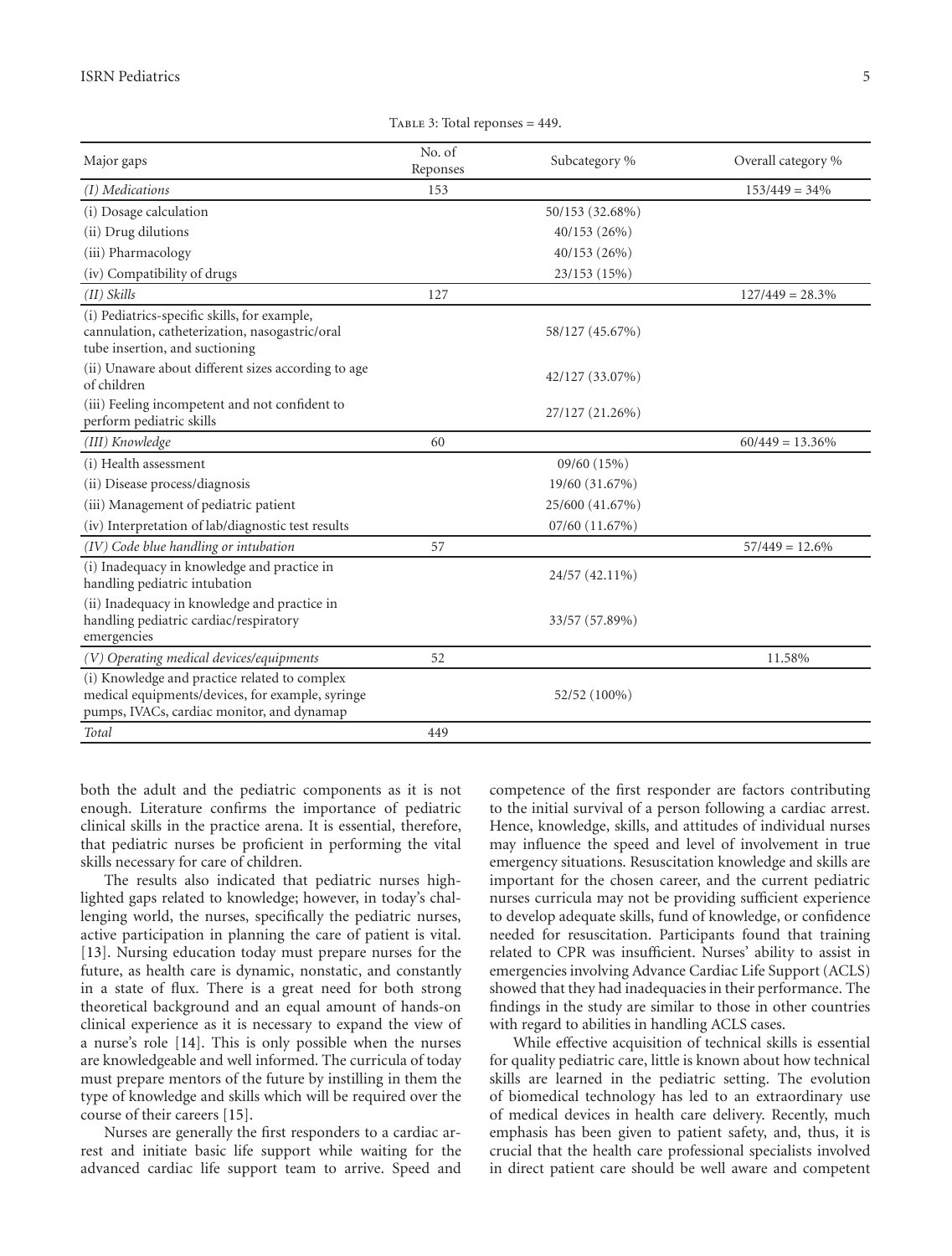Table 4: Effects on quality care/personal feelings of participants due to these gaps∗.

|     | Feelings identified by the participants                                                                                                                                     | Responses |
|-----|-----------------------------------------------------------------------------------------------------------------------------------------------------------------------------|-----------|
| (1) | We feel embarrassed when we do not know how to handle the pediatric population in front of parents.                                                                         | 15        |
| (2) | The parents, during hospitalization, expect too much from us, which makes us feel incompetent in front of<br>them, and if we fail to answer or satisfy them, they complain. | 19        |
| (3) | Child and parents both are anxious because of a new nurse assigned to them, because we lack confidence.                                                                     | 12        |
| (4) | We feel incompetent to teach to the parents because of these gaps, and, thus, quality care is compromised.                                                                  | 20        |
| (5) | When we don't know any skills or when we lack knowledge on rounds, our image becomes low and thus the<br>doctors also complain for it.                                      | 09        |
|     | Total                                                                                                                                                                       | 75        |

∗ Directly quoted from the participants.

enough to deal with the medical devices available in the units where they work.

The technological, scientific, and medical advances have created neonatal and pediatric health care environments that require nursing professionals who possess not only highly specialized clinical knowledge and skills to provide care but also the technical expertise to manage sophisticated medical technology [16]. In this study, the nurses' feelings of inadequacy about the use of sophisticated technology could have been augmented by their own initiative to be active learners rather than passive receivers of knowledge. This attitude could have been instilled in them during their formal education both in the school of nursing and the hospital.

The above discussion with lines of evidence from the literature shows that the studies done worldwide were consistent with the finding of this study. It further shows that problems encountered by health care personnel, specifically nurses, are similar and not conflicting with findings in other countries. However, it appears that more problems exist in the local pediatric setting, emphasizing the need to bridge knowledge and practice gap. The participants also shared their feelings of inadequacies, insecurities, and anxieties when caring for patients in the pediatric units, see Table 4. They also added that due to this feeling, they are unable to provide quality care to patients.

The *Recommendations* were made by participants (see Table 5). They made recommendations with respect to either nursing curricula or in-service education. There was an agreement among participants that the pediatric nursing course, including its clinical component, was not enough to prepare them for their future practice as a competent nurse. There was a consensus that in-service education should reinforce knowledge and skills learned from nursing education, and ongoing updates on current trends and practices in pediatric nursing should be a part of the nursing education programs, both centrally and at the unit levels.

The recommendations from this study are addressed to nursing services, nursing education, the newly hired nurses, and future research. For nursing services, it is recommended that the Nursing Education Services (NES), which is responsible for in-service training, reevaluates their approaches for education to meet the increasing needs of new graduates due to the fast changing technological advancement. The current setup does not fully help the newly hired nurses, as expressed by the respondents. Senior nurses should play a vital role in staff education as mentors and role models and should be given incentives for these roles. Current training programs, although in place, may not be providing enough experience to develop adequate skills, knowledge, or selfconfidence, needed for a pediatric nurse to work effectively in this specialty, and to provide high quality care to the patients. Fast tract refresher courses and workshops should be conducted more frequently within the institution, as part of the continuing education program.

For nursing education, including nursing curriculum, it is recommended that clinical hours in the curriculum at the school of nursing should be increased. To enhance learning during this period, final year summer clinic should be planned in the same area where the students will most probably be assigned to their professional life after graduation. There should be collaboration between the school of nursing and the nursing services to develop curriculum courses, teaching more reality-based clinical aspects and components that could be easily applicable and integrated by the nurses while in the actual practice setting. Nursing educators must constantly monitor clinical practice and reevaluate the curriculum to ensure that necessary knowledge and skills for successful practice are achieved from the educational program. Ferguson and Jinks [17], identified factors that need to be considered in addressing theorypractice gaps, which include organization and sequencing of theory and practice in the curriculum, the role of tutors in the clinical area, the teaching responsibilities of clinical staff, the move to higher education, the influence of the hidden curriculum, and the growth of nursing theories and research.

For further research, it is recommended that a study of similar nature be done in other specialties, hospitals, and provinces of the country. Qualitative research could be conducted on the same issue so that the perceptions of the nurses on the knowledge-practice gaps could be explored indepth. Lastly, it is recommended that nursing students and new graduates who enter the practice setting take responsibilities as adult learners. They should have the initiative to learn things on their own, using various resources available, especially when this learning will help them improve their practice by adding to their level of confidence.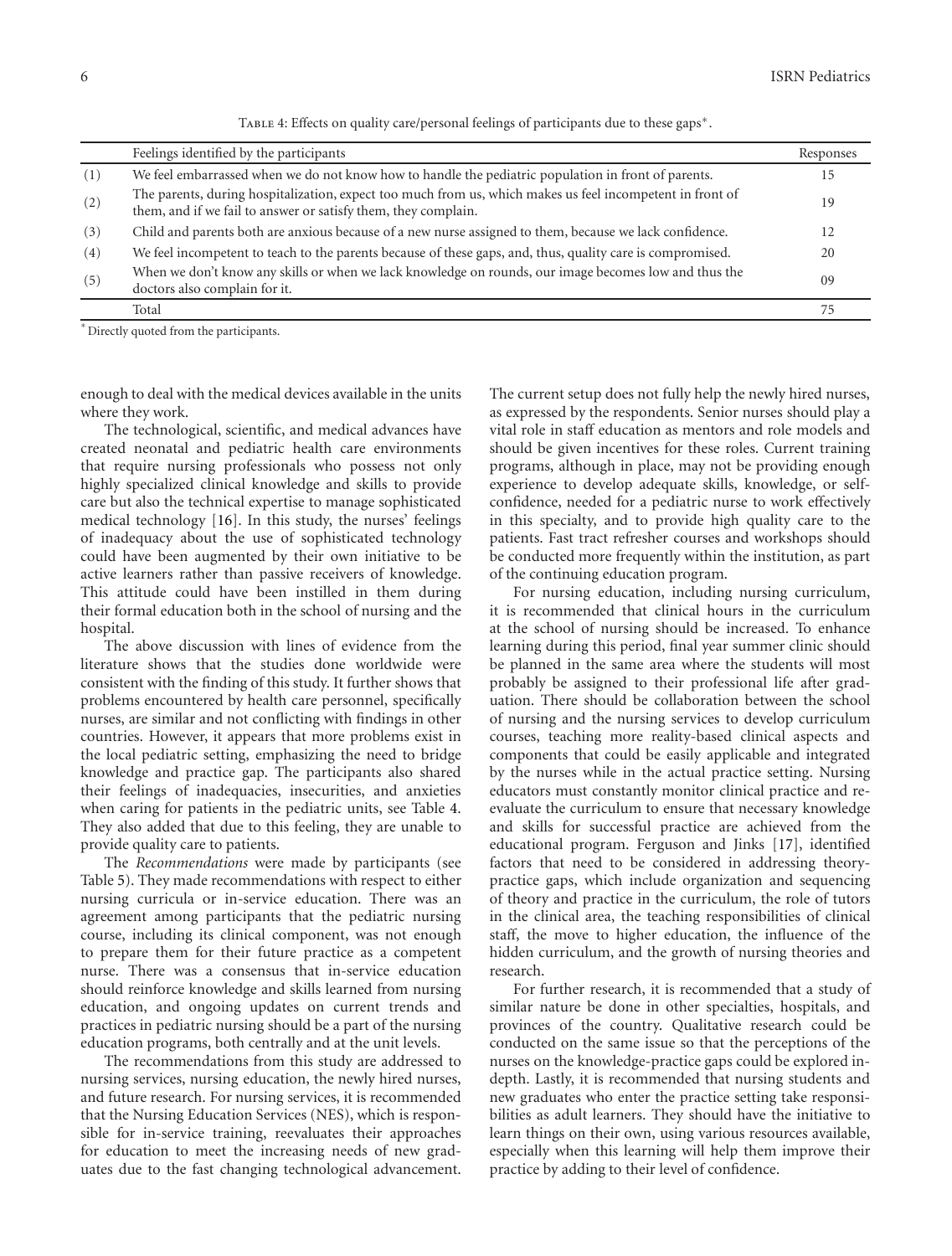| <b>ISRN Pediatrics</b> |                                                                                               |  |
|------------------------|-----------------------------------------------------------------------------------------------|--|
|                        |                                                                                               |  |
|                        | TABLE 5: Recommendations to bridge knowledge practice gaps as verbalized by the participants. |  |

| Recommendations<br>for:                                   | Recommendations as verbalized by the participants*                                                                                                                                                                                                                                                                                                                                                                                                                                                                                                                                                                                                                                                                                                                                                                                                                                                                                                                                                                                                                                                                                                                                                                                                                                                                                                                                                                                                                                                                                                                                                                                                                                                                                                                                                                                                                                                                                    |
|-----------------------------------------------------------|---------------------------------------------------------------------------------------------------------------------------------------------------------------------------------------------------------------------------------------------------------------------------------------------------------------------------------------------------------------------------------------------------------------------------------------------------------------------------------------------------------------------------------------------------------------------------------------------------------------------------------------------------------------------------------------------------------------------------------------------------------------------------------------------------------------------------------------------------------------------------------------------------------------------------------------------------------------------------------------------------------------------------------------------------------------------------------------------------------------------------------------------------------------------------------------------------------------------------------------------------------------------------------------------------------------------------------------------------------------------------------------------------------------------------------------------------------------------------------------------------------------------------------------------------------------------------------------------------------------------------------------------------------------------------------------------------------------------------------------------------------------------------------------------------------------------------------------------------------------------------------------------------------------------------------------|
| Nursing education                                         | (i) Credit hours for both pediatric theory and practice should be increased.<br>(ii) The faculty should make the students more independent on clinicals.<br>(iii) The students should be given responsibilities of the patients assigned wholly and solely and they should<br>hand "over" to the upcoming shift staff.<br>(iv) Written work assignments during the clinical on wards/units should be decreased so that students take<br>more interest in what is going on with the patient and take active part in teaching and procedures.<br>(v) The clinical hours should be until 3 PM instead of 1 PM, so that the students do not run away without<br>doing/completing their responsibilities.<br>(vi) The faculty should not discuss the patient in isolation in a room, but at the bedside to double check it with<br>the staff on duty, and also to facilitate more learning about the assigned patients.<br>(vii) There should be pediatric specialized courses for at least 6 months, which could provide nurses with<br>special skills and knowledge for caring effectively.<br>(viii) More practice for medication calculation should be encouraged through live scenarios. This could be<br>integrated within each specialized course taught throughout the curriculum and not as a separate course in<br>isolation.<br>(ix) Crash cart handling should be introduced in nursing education.<br>(x) Clinicals should also be planned in the evening and night shift at least once a week during the clinical week<br>with the faculty.                                                                                                                                                                                                                                                                                                                                                                                   |
|                                                           | (xi) Summer clinicals should be preplanned such that each and every student should get exposure to each<br>specialty in the hospital, during their 3/4 year of formal studies. It should be a trio model and the students<br>should not be handed over to the head nurses for scheduling on their own and using them as nursing assistant.                                                                                                                                                                                                                                                                                                                                                                                                                                                                                                                                                                                                                                                                                                                                                                                                                                                                                                                                                                                                                                                                                                                                                                                                                                                                                                                                                                                                                                                                                                                                                                                            |
| Nursing services<br>In-service training<br>programs       | (i) The orientation of NES should not be adult focused but it should also cover the pediatric population in all<br>aspects of teaching.<br>(ii) The medication recertification should also focus on pediatric dosages and scenarios.<br>(iii) The cannulation should focus on both peads and adults.<br>(iv) On joining the orientation program the NES instructor should know in which unit the RN will be assigned<br>so that they can focus on the identified areas.<br>(v) Modules should be prepared for all specialties, whether the person is going to the peads, or critical care, or<br>surgery, and so forth. Thus orientation should be given to subgroups of specialty after need assessment.<br>(vi) NES instructors should also be available for at least the initial months on shifts so that if the staff nurses are<br>busy they can come to help or guide the novice nurses in the unit.<br>(vii) The NES should cover the drug dilution file, which contains the drugs and dilution, so that emergency<br>drugs are used during the cardiopulmonary arrest. They should take a quiz on it before sending the nurse to the<br>unit. It should contain both peads and adult scenarios.<br>(viii) NES library should have enough recent books and journals according to the specialty, the issuing systems<br>should be user friendly, and the book should be issued at least for 3 days.<br>(ix) During the orientation days, the management should provide a list of options of placements to the NES<br>instructor. The orientees should be given at least three options to select and finally leave it to the group to<br>decide among the available vacancies in the hospital units. This will allow the orientees to make decision and<br>feel important that they have decided their placements according to their previous clinical exposures and<br>eventually feel good throughout their professional life. |
| Clinical nurse<br>instructors in the<br>hospital settings | (i) The clinical nurse instructor (CNI) should focus on the case studies method, which will enhance critical<br>thinking in the staff, and they will question more and learn more.<br>(ii) There should be recent materials like books and journals available in the wards so that they could be utilized<br>as references when needed during free time, to clarify some day to day issues.<br>(iii) The intranet should have enough education materials for ongoing learning.<br>(iv) The on-the-job training course for 1 week could also serve the purpose, if offered during the first month of<br>joining as a staff nurse.<br>(v) The CNIs should report to a separate clinical manager who reports to the director. The CNIs should<br>constantly plan continuing education for the nurses on the ward, not only when novice nurses come on the<br>ward. They should not be involved in management work; this should be done only by the head nurse.                                                                                                                                                                                                                                                                                                                                                                                                                                                                                                                                                                                                                                                                                                                                                                                                                                                                                                                                                                           |

∗ Directly translated to English from Urdu or directly quoted from the participaants.

The *study limitations* were related to time and convincing nurses to participate, as the study was a part of MSN program and had to be completed within a given time frame. Securing consent and time from the research participants was tedious

and challenging as the respondents had reservations with regard to answering some questions which they considered threatening to their jobs and positions, since this was the first time a study has been carried out in this area. However, these